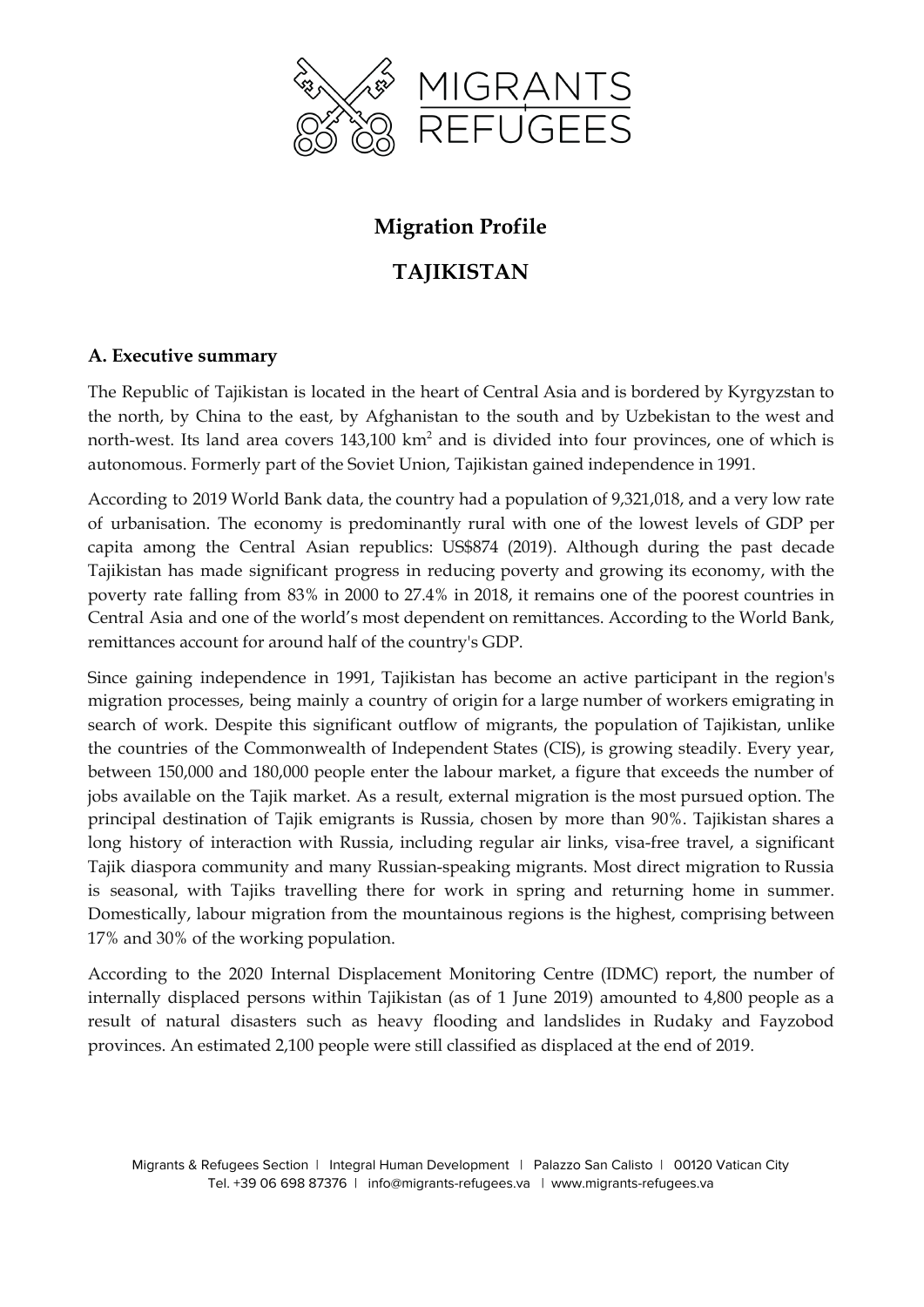Finally, Tajikistan is highly vulnerable to climate change and natural disasters, which pose additional challenges for the country generally and for agriculture, Tajikistan's main economic sector, in particular – it is always vulnerable to nature, weather and soil conditions.

# **B. Country Profile**

# **I. Basic Information**

The Republic of Tajikistan is located in the heart of Central Asia and is bordered by Kyrgyzstan to the north, China to the east, Afghanistan to the south and Uzbekistan to the west and north-west. It has a surface area of  $143,100 \text{ km}^2$  and is divided into four provinces, one of which is autonomous. With its very low rate of urbanisation, the main cities include the capital Dushanbe (863,000 inhabitants), followed by the city of Chujand (184,000 inhabitants). Once part of the Soviet Union, Tajikistan became independent in 1991. According to World Bank data, in 2019 the country had a population of 9,321,018. The economy is predominantly rural and has one of the lowest levels of per capita GDP among the Central Asian republics: US\$874 (2019). Tajikistan has made significant progress in reducing poverty and growing its economy over the last decade, with the poverty rate falling from 83% in 2000 to 27.4% in 2018. Nevertheless, Tajikistan remains one of the poorest countries in Central Asia and one of the world's most dependent on remittances. According to the World Bank, remittances account for around half of the country's GDP. The country is a member of the UN, the OSCE, the Eurasian Economic Union (EAEU), the Commonwealth of Independent States (CIS), the Shanghai Cooperation Organisation and the World Trade Organisation. This presidential republic is a party to the Nuclear Non-Proliferation Treaty and has two UNESCO World Heritage Sites: the proto-urban Sarazm archaeological zone and the Pamir National Park.

Historically, the Tajik population has strong cultural ties with the people of Iran, as their two languages are closely related and mutually intelligible. The official language of Tajikistan is Tajik, which is written in Cyrillic characters and belongs to the Persian language group. It is in fact essentially the same language as that spoken in Iran (Farsi) and Afghanistan (Dari). Russian is also widely spoken in the country.

Tajikistan has a continental climate with low rainfall and is predominantly mountainous, with the southern Tian Shan, Zeravshan and Gissar ranges defining the central-eastern part of the country, and the ice-covered peaks of the Pamir mountain system occupying the south-eastern part. The main rivers are the Syr Darya, Amu Darya and Pyanj. The entire region of South-Central Asia, including Tajikistan, is an active seismic zone, and strong earthquakes are frequent. Tajikistan is also subject to climate change and natural disasters, which pose additional challenges for the country whose geographical characteristics and complicated socio-economic situation make it the most vulnerable country to climate change in Central Asia and Eastern Europe. Ethnically, the country's population is mixed: more than 75% of the population is Tajik, a percentage that has increased with emigration of non-Tajiks during the long civil war of 1992-1997, while 15% are Uzbeks and about 1% Russians. A predominantly Muslim country (97%), the remainder of the population includes about 230,000 Orthodox Christians and just over 300 Catholics.

# **II. Internal and International Migration**

Since gaining independence in 1991, Tajikistan has been actively involved in migration processes in the region. Among the reasons that led to the growth of migration from the country were its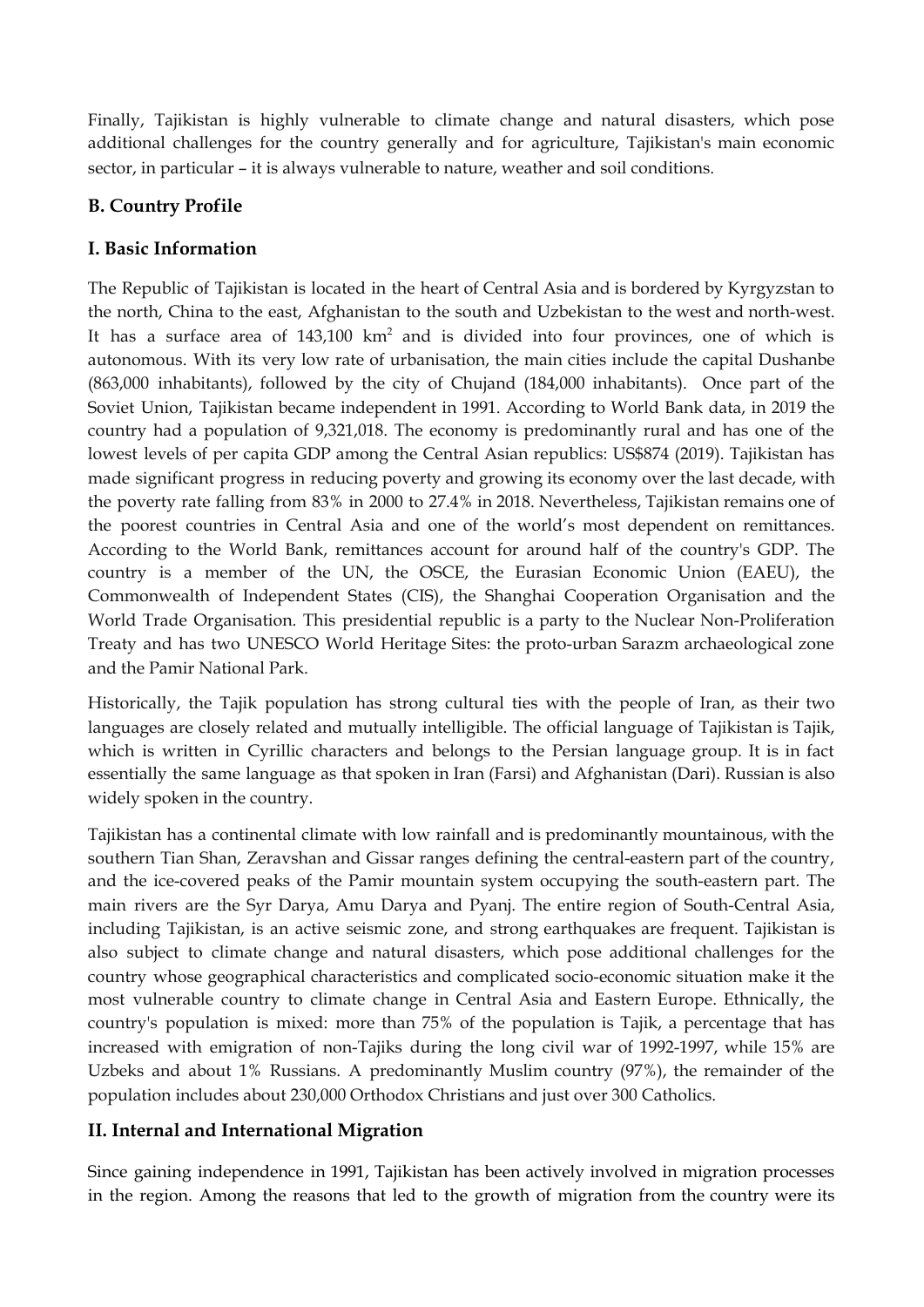political and economic instability, a five-year civil war from 1992 to 1997 and the loss of employment opportunities. The initial stages of migration from Tajikistan were characterised by increased emigration of the Russian-speaking population. In 1995, almost half the Russian-speaking population in Tajikistan (42%) left the country for Germany, Uzbekistan, Kazakhstan and Israel. To date, due to the lack of job opportunities which is the main factor affecting emigration from the country, almost half of the workforce (about 1 million people) work abroad, mainly in Russia, supporting their families through remittances. Despite the significant outward migration, Tajikistan's population, unlike the other countries of the Commonwealth of Independent States (CIS), is steadily growing. Every year, between 150,000 and 180,000 people enter the labour market. This number exceeds the number of jobs available on the Tajik market and is the reason why external migration remains the main solution. Due to its demographic profile, with 57% of the population being under the age of 24, and a growing supply of labour market entrants, every third family in the country has at least one member working outside Tajikistan.

The main destination for Tajikistan's migrants is Russia (over 90%), the country with which it shares a long history of interaction, including regular air links, visa-free travel, a significant Tajik diaspora community and many Russian-speaking migrants. Most direct migration to Russia is seasonal, with Tajiks travelling there for work in spring and returning home in summer. Labour migration from the mountainous regions is the highest in the country, comprising between 17% to 30% of the working population. Tajikistan has the lowest wages among CIS countries, with an average monthly salary almost 11 times lower than that in Russia, which is why Russia's labour market is so attractive to migrant workers from Tajikistan.

Migration to Kazakhstan accounts for about approximately 4% of total migration (estimated at between 50,000 to 80,000 persons). In addition to the Russian Federation and Kazakhstan, migration flows from Tajikistan to Ukraine (20,000 persons), Belarus (10,000 persons), as well as China, the United Arab Emirates, Afghanistan and the United States. In their destination countries, Tajik migrant workers are mainly employed in construction (75%), commerce (10%), industry (6%), agriculture (7%), public services and education (approximately 5%). In turn, Tajikistan has become a destination country for migrants from China, Turkey, Iran, Afghanistan, Uzbekistan, Kyrgyzstan and Pakistan. Tajikistan is thus a country of both origin and destination, where the exit of labour prevails over the inflow.

A large proportion of the migrant workers working in Tajikistan are Chinese nationals, resulting from an Intergovernmental Agreement between China and Tajikistan, which allows Chinese companies to set up various projects on Tajik soil using their own labour force. In 2011, the annual quota for attracting labour was 5,000 jobs for foreign nationals. Over the years, this quota has increased. In 2012, the Migration Service issued 5,221 work permits to foreign citizens, of which 421 were issued on the basis of bilateral agreements between the Republic of Tajikistan and foreign states. Most of these permits (2,962) were for Chinese citizens (54%), followed by 868 for citizens of Afghanistan (18%), 267 for citizens of Iran (5.5%), 244 for citizens of Turkey (5%), 204 for citizens of Uzbekistan, 134 for citizens of Pakistan, 73 for citizens of India, 66 for citizens of Kyrgyzstan, 51 for citizens of Russia and 34 for citizens of the United States. Foreign nationals in Tajikistan are mainly engaged in the construction of hydroelectric plants, infrastructure projects, entrepreneurship, trade and services.

Most Tajik migrants (73%) work outside Tajikistan seasonally, typically from February-March to October-November. The monthly labour migration rate after the March-April peak gradually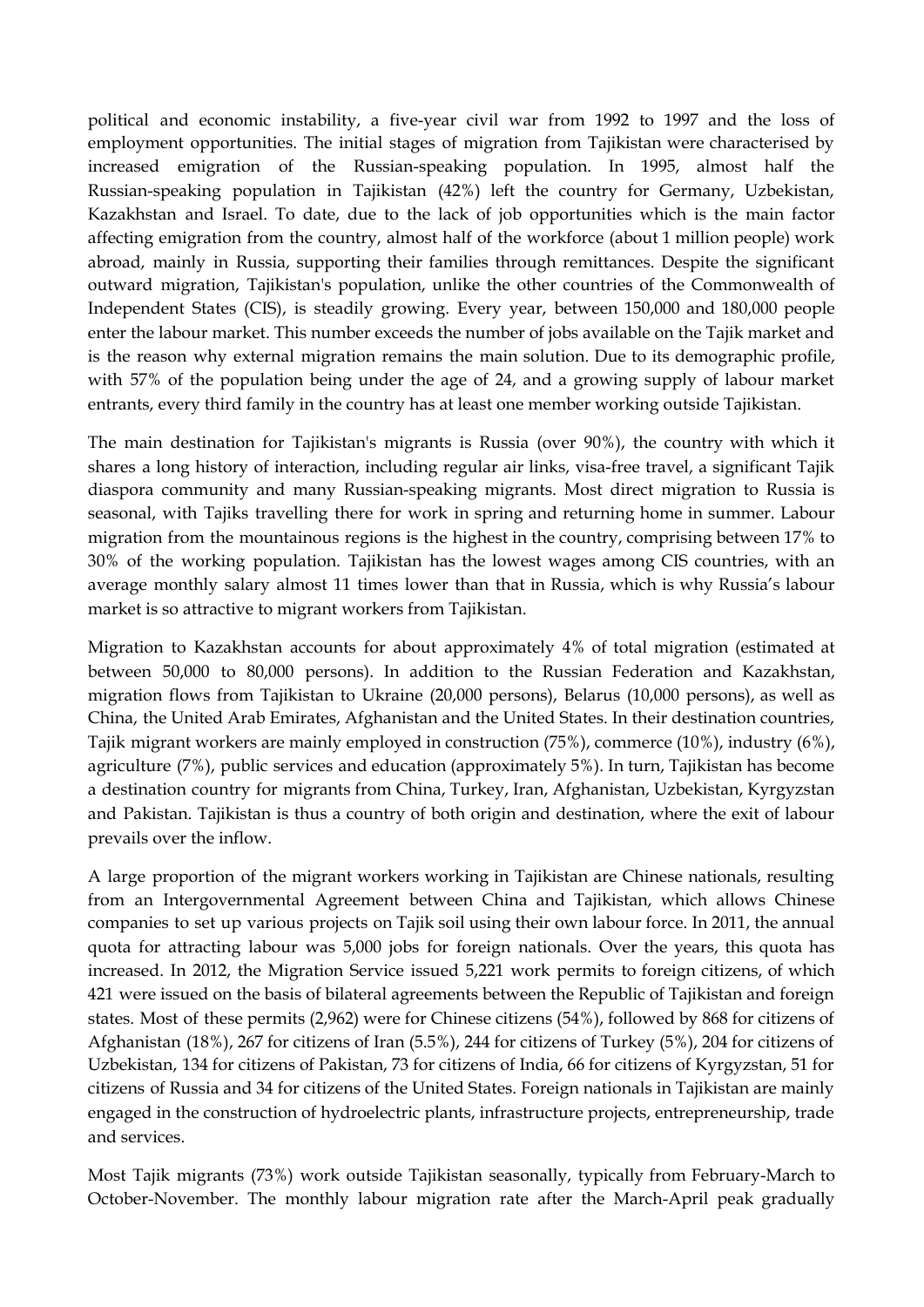declines. According to an FAO report, agriculture, one of the country's main economic sectors, is vulnerable to climate change because of its strong dependence on glacial water from the country's mountain ranges. As a result, small Tajik communities of farming families are often unable to make a living from farming alone, making seasonal as well as long-term migration widespread. Migrants constitute up to 10% or 12% of Tajikistan's total population and, in particular, around 20%-25% of the male population aged between 18 and 40. Labour migration from mountainous regions is the highest in the country, comprising between 17% and 30% of the working population. According to data from the Migration Data Portal in 2019, the total number of international migrants in Tajikistan amounted to 274,100 people. Although men make up the greatest number of migrants, in recent years the number of women leaving the country to work abroad has gone up from 11% to 16%.

## **III. Emigration and skilled migration**

Tajikistan is a country of origin for a large number of migrant workers seeking work abroad. In fact, the remittances sent home by Tajik migrant workers constitute a substantial portion of the country's GDP. At the same time, the unemployment rate is very high, especially in the rural areas. Migration thus plays a significant role in the economic and social stability of many Tajik families. Moreover, the official figures do not reflect the full picture. Most citizens do not turn to state agencies in their search for employment. Every year, some 40% of the country's working-age population emigrates, seeking work abroad. According to the Ministry of Labour, Migration and Employment of Tajikistan, in 2019 over 530,800 citizens left to seek employment abroad, with Russia and Kazakhstan as the main destinations. There are between 400,000-1,000,000 Tajik migrant workers in Russia alone, 55% of whom are young, aged between 18 and 30. The actual number of migrant workers could be much higher, with 45% working illegally and therefore not captured in official statistics. Emigration from Tajikistan amounted to 598,000 people in 2019, while between 2015 and 2018, there was a 27% increase in the number of women migrants.

As reported by the Ministry of Labour, Migration and Employment of Tajikistan, the first half of 2020 saw a sharp decline as a reported 129,800 Tajiks emigrated to Russia for work: this is 170,400 fewer than in the same period of 2019, and a decrease of 57%. This reduction is due to the closure of Russia's borders from March 2020 in response to the COVID-19 pandemic. As Russia is the main destination for Tajik migration, an agreement ('*Labour and protection of the rights of citizens of the* Republic of Tajikistan in the Russian Federation and citizens of the Russian Federation in the Republic of *Tajikistan'*) was signed in 2004, in addition to cooperation programmes for the exchange of labour between the two countries. On the basis of these agreements, migrants with a certain level of qualifications required by the Russian labour market such as technical and digital skills, benefit from contractual and insurance arrangements, protection of rights and favourable living and working conditions. In December 2020, Russia also ratified an agreement regarding the organisation of recruitment of Tajik citizens as migrant seasonal workers. The agreement provides for the recruitment of Tajik workers willing to work in Russia and organised by Tajikistan. This includes their categorisation based on the positions required by Russian employers, selection of candidates with the necessary qualifications, training including Russian language instruction, and assistance for their return to Tajikistan. Under this agreement, employers must actively participate in the recruitment of migrant workers, providing them with safe working conditions and ensuring regular payment of wages. Tajikistan has also concluded labour migration agreements with Kazakhstan, Kyrgyzstan and Belarus.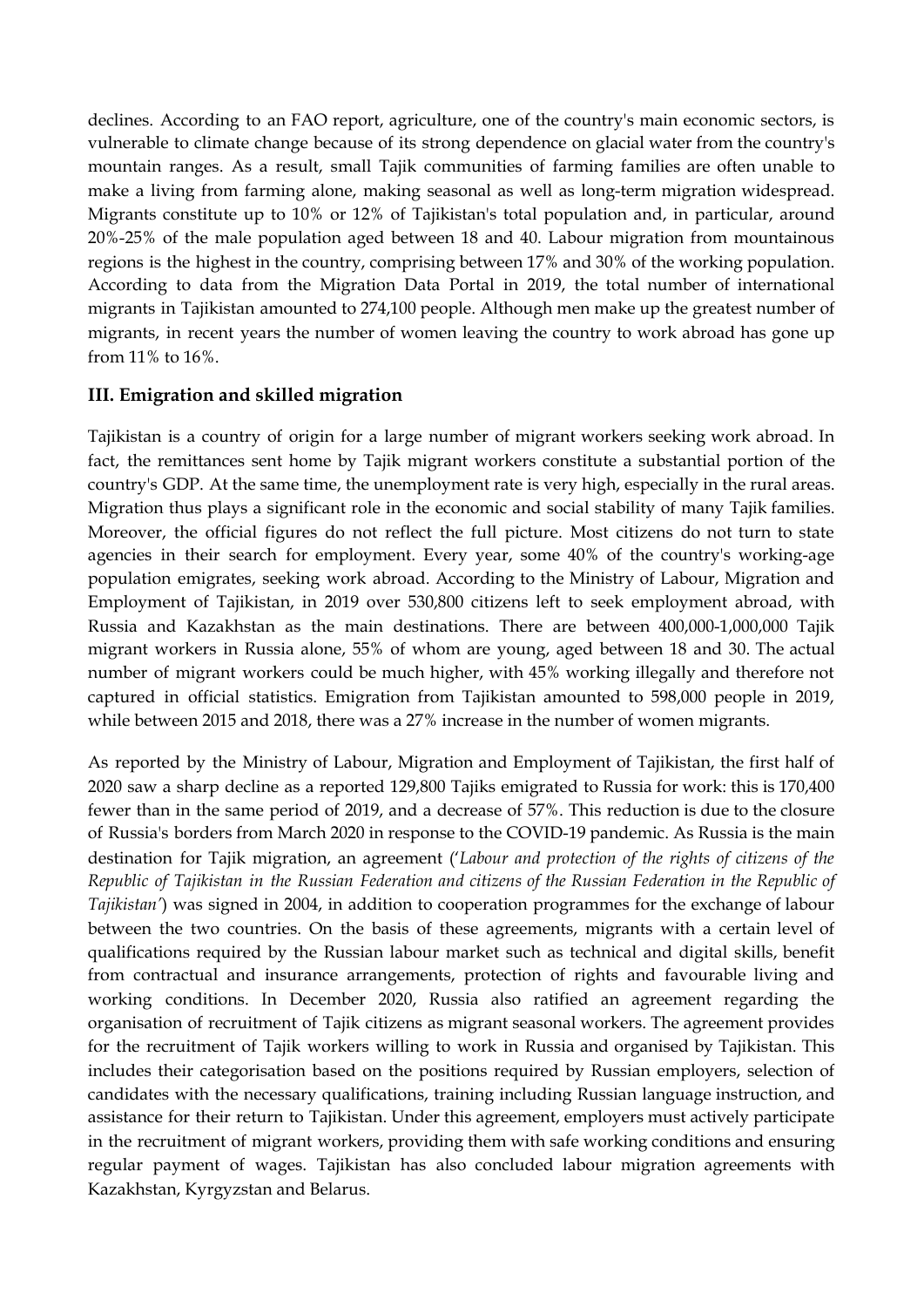## **IV. Forced Migration (internally displaced, asylum seekers and refugees)**

During the civil war of 1992-1997, one out of every seven inhabitants in Tajikistan became a refugee or an internally displaced person. In addition, between 1991 and 1997, some 284,600 people emigrated to other countries. According to the 2020 Internal Displacement Monitoring Centre (IDMC) report, as of June 2019, the number of internally displaced persons in Tajikistan was 4,800, mostly due to natural disasters such as heavy flooding and landslides in Rudaky and Fayzobod provinces. There were an estimated 2,100 people still classified as IDPs at the end of 2019.

Tajikistan is a party to several international conventions on the environment and climate change and is highly vulnerable to climate change and natural disasters, which pose additional challenges for the country. Agriculture is the main economic sector in Tajikistan as well as the most vulnerable to climate change due to its direct dependence on weather, nature and land conditions. At the beginning of 2000, there were about 20,000 refugees and internally displaced persons (IDPs) from the Commonwealth of Independent States (CIS) countries in Tajikistan. Tajikistan hosts the largest number of refugees and asylum seekers in Central Asia, mainly from neighbouring Afghanistan. Indeed, the cultural and linguistic affinity of the two countries has contributed to their integration. According to official statistics, of the approximately 2,700 registered refugees in Tajikistan in 2018, 90% came from Afghanistan.

There are currently two programmes in the country that target refugees: one is aimed at integration into the local community and the other at assistance for voluntary return. According to UNHCR Tajikistan, about 100 Afghan refugees return to Afghanistan each year. Although there are many refugees who hope to be resettled in more developed countries, there are currently no resettlement programmes in Tajikistan. For many Afghan refugees, Tajikistan is a transit country on the way to third countries. According to UNHCR data for 2019, the total number of refugees in Tajikistan amounted to 3,791 people, including 1,413 asylum seekers. On the other hand, the number of persons who were admitted to the asylum procedure amounted to 3,235, of whom 1,927 were granted refugee status. As of June 2020, the number of refugees increased to 5,208 persons, while the number of asylum seekers decreased to 628. The UNHCR reports that the country has taken significant steps to develop its asylum system, ensuring access to its territory and asylum procedures for refugees. Refugees in Tajikistan enjoy a wide range of socio-economic rights, with access to legal aid, health care, education and employment. Refugee children's access to secondary and higher education is not restricted. Under the Refugee Act, government-conferred refugee status is granted for a maximum of three years. Renewal is then subject to refugee registration every year. Since 2009, the Citizenship and Refugee Affairs Department of the Passport Registration Service at the Ministry of Interior has been responsible for refugees.

In 2015, the country implemented a legislative reform aimed at resolving the problem of statelessness. According to UNHCR, Tajikistan enacted a special law on amnesty for stateless persons and foreign nationals in order to regularise their status in December 2019. This will allow citizens of the former USSR living illegally in Tajikistan to regularise their status by obtaining a residence permit which will open up the possibility for naturalisation in the long term. The law, which came into force in January 2020, will cover some 20,000 citizens of the former Soviet Union who entered Tajikistan before the end of 2016. These include foreign nationals and stateless persons without legal status who can now regularise their status and be exempt from paying administrative fines for non-compliance with the established residency regime. More than 40,000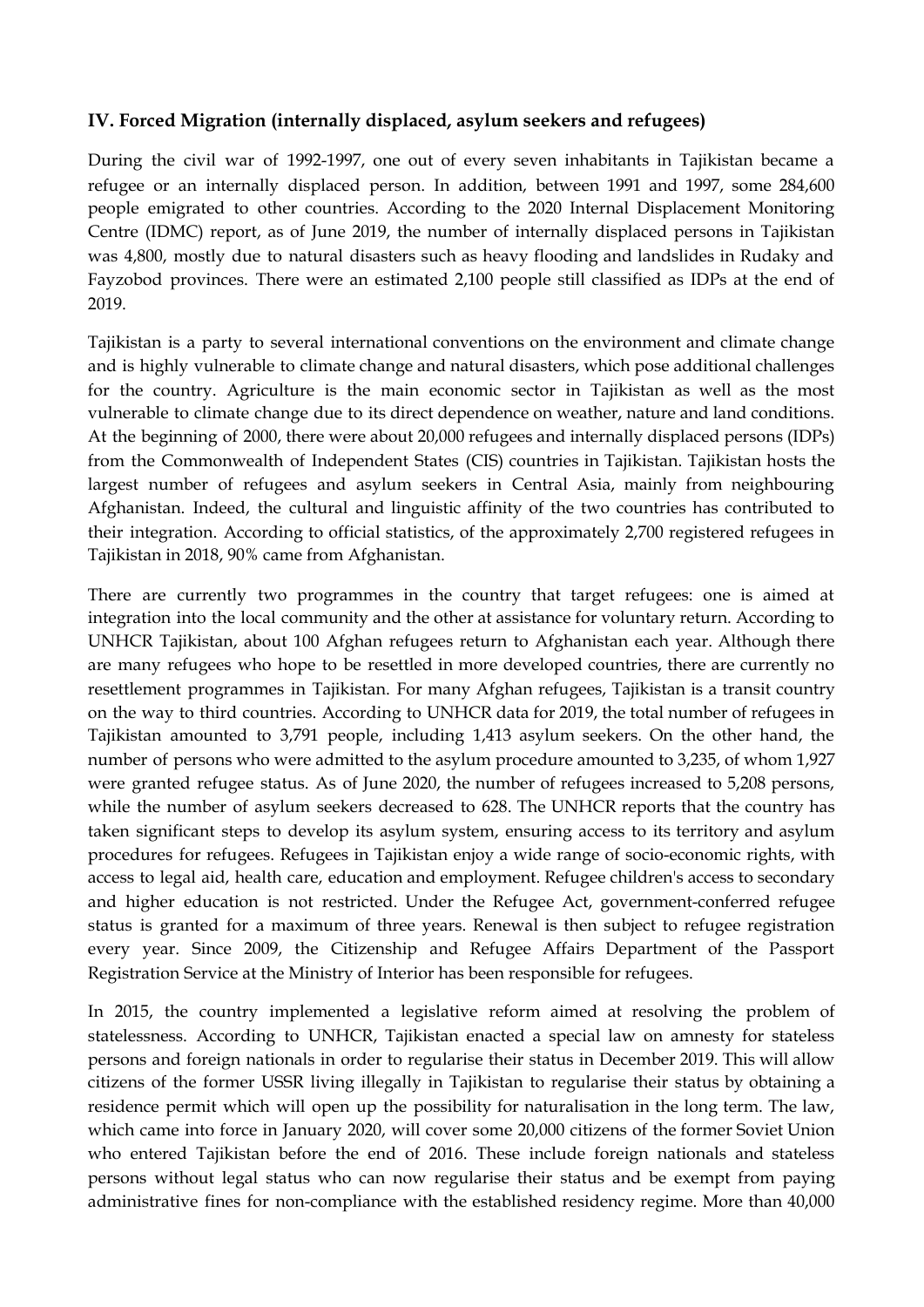people have already been granted citizenship under this legislation. The law on stateless persons is time restricted and remains in place until 2023. In the period from 2014-2019, the number of stateless children amounted to 20,233 and of these, 16,753 were granted citizenship. The number of stateless persons between 2014 and 2019 amounted to 6,017, but there is no official data reporting the number of persons who were granted citizenship.

The main countries where Tajik citizens apply for asylum within the European Union include Germany (approximately 66%) and Poland (approximately 28%). The highest number of asylum applications submitted by Tajiks was recorded in 2016 with 3,210 requests. This was linked on the one hand to the increase in terrorist crimes in Tajikistan from 192 to 260 in the period between 2015 and 2017, and on the other hand the attempt by Tajik citizens working in Russia to take advantage of Germany's "open door" policy at the time. In the meantime, Poland became the first EU border crossing point for Tajik citizens travelling to Germany.

## **V. Victims of Human Trafficking**

Tajikistan was the first Central Asian country to pass a law on combating human trafficking in 2004. A decade later in 2014, a new law on combating trafficking in persons and assisting victims of trafficking was introduced, with subsequent amendments in 2019 that introduced harsher penalties for crimes in this category. The 2014 law established the country's regulatory and organisational framework in the fight against human trafficking, with measures to protect and provide assistance for the rehabilitation of victims, while regulating relationships with public authorities in the field of combating human trafficking in Tajikistan. Most victims are trafficked to Russia, Turkey, Afghanistan and the Persian Gulf countries. Generally, women and girls are trafficked into entertainment-based establishments and forced into prostitution. Legislation in Tajikistan provides for severe penalties for traffickers. Victims of trafficking are mostly women and children. In particular, of the 46 victims identified in 2018, there were 36 women and 10 children. With the support of IOM, special centres were opened in the cities of Dushanbe and Khujand to assist victims of trafficking. In 2016, an anti-trafficking centre was also opened in Dushanbe with the support of the US Embassy in the Republic of Tajikistan.

According to the US State Department's Trafficking in Persons 2020 report, Tajikistan does not fully meet the minimum standards required for the fight against human trafficking but is making significant efforts to do so, particularly during 2020. These efforts include significantly tougher prosecution of traffickers, increased assistance to victims through special shelters, and the adoption of a law to grant residence to 20,000 vulnerable stateless persons and to prevent child labour in cotton harvesting. Large migration flows expose Tajik men, women and children to the risk of trafficking. Traffickers exploit Tajik men and women in agriculture and construction in Russia, the United Arab Emirates, Kazakhstan, Saudi Arabia, Turkey, Afghanistan and other neighbouring countries in Central Asia. Children and adults are often subjected to forced labour in agriculture, especially during cotton harvesting and dried fruit production within Tajikistan.

Efforts to protect victims have also increased. In 2019, some 53 victims were identified, and international organisations assisted 24 victims of transnational trafficking, of whom 21 were Tajik nationals and 3 were Vietnamese. According to data from IOM in Dushanbe, the number of victims of human trafficking increased during the period 2005-2016, with 679 Tajik citizens becoming victims of trafficking, including 347 women and girls aged 14-47 and 108 children used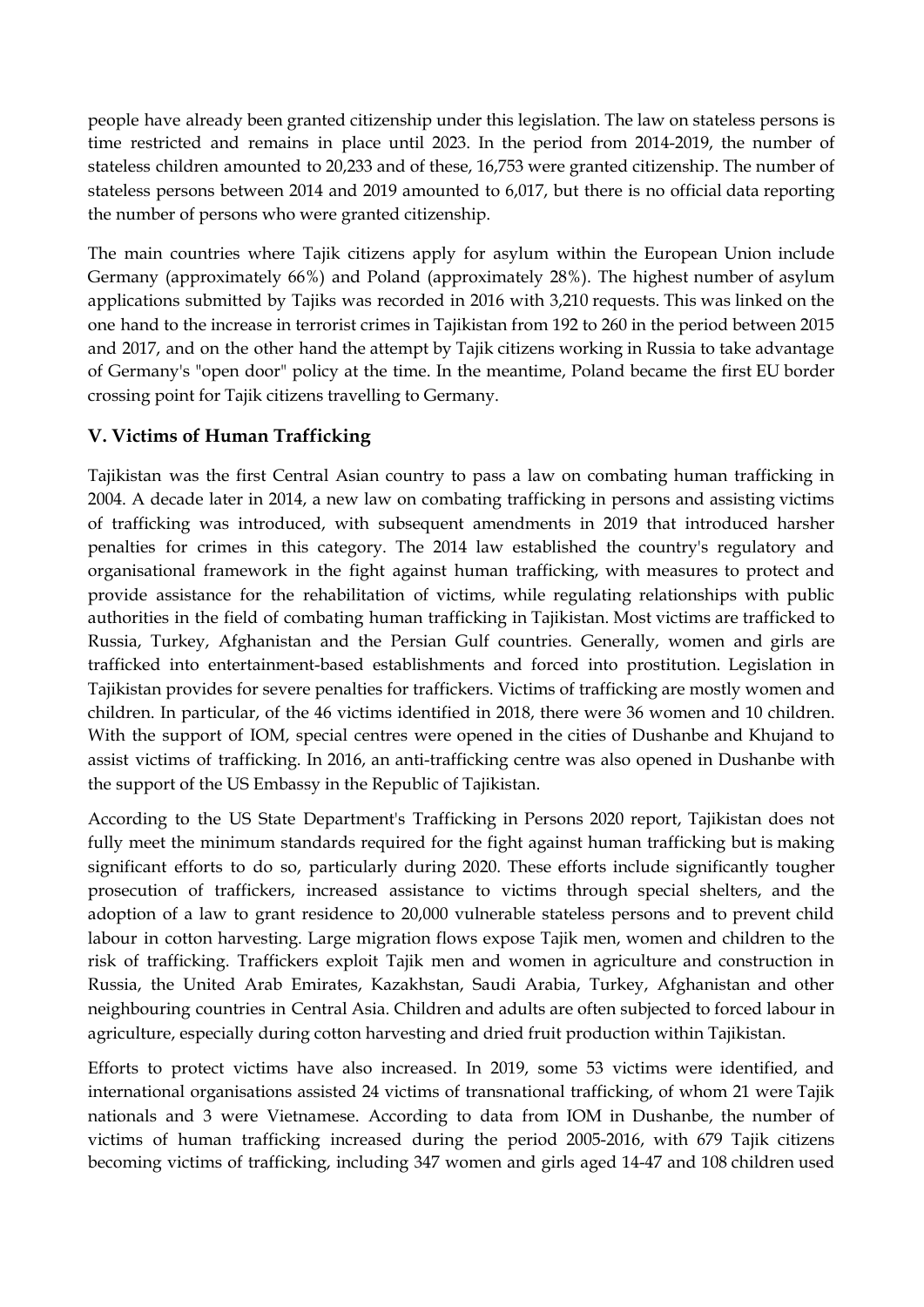for sexual exploitation. As reported by the IOM, on average 63 Tajik citizens become victims of trafficking every year.

# **VI. National Legal Framework**

Article 24 of the Republic of Tajikistan's Constitution enshrines the rights of citizens to free movement, choice of residence and the freedom to leave and re-enter the country. In 1994, Tajikistan was the first Central Asian country to ratify the Geneva Convention on the Status of Refugees and its 1967 New York Protocol. Since that year, work has begun on the establishment and development of an asylum system in the country. Most of the refugees are Afghans, about 90% of whom are ethnic Tajiks, who fled as a result of the wars that have plagued Afghanistan. Other refugees in the country include Uighurs and Iraqis.

The general framework of migration legislation in Tajikistan is as follows:

- − Constitution (1994)
- − Migration Law (1999, and last amended in 2010)
- − Refugee Law (1994, and last amended in 2014)
- − Anti-Trafficking in Persons Act (2004)
- − Act on Combating Trafficking in Persons and Assisting Victims of Trafficking (2014, last amended in 2019)
- − Regulations on the procedures for internal migration in the Republic of Tajikistan (2008)
- − Regulations on the procedures for Implementing Immigration Control (2008)
- − Regulations on the registration of migration of citizens of the Republic of Tajikistan abroad and their return to Tajikistan
- − Agreement between the Republic of Tajikistan and the Russian Federation on procedures regarding the residence of citizens of the Republic of Tajikistan on the territory of the Russian Federation.

The Refugee Law defines the grounds and procedures for the recognition of refugee status in Tajikistan, and establishes economic, social and legal guarantees for the protection of the rights and legitimate interests of refugees and determines their legal status. The decision on the determination of refugee status is made by the Permanent Commission for Determination of Refugee Status at the Ministry of the Interior. This body is composed of representatives from the Executive Office of the President of the Republic of Tajikistan, the Ministries of Internal Affairs, Health and Social Protection, Labour, Migration and Public Employment, Foreign Affairs and the State Committee for National Security.

According to the 1994 Refugee Law (amended in 2002, 2010, 2012 and 2014), persons who entered the territory of the Republic of Tajikistan illegally but declared their intention to be recognised as refugees are exempt from the application of penalties for illegal entry or illegal stay in the country. The legislation also indicates the grounds on which the deadline for submitting an application for refugee status in Tajikistan may be ignored.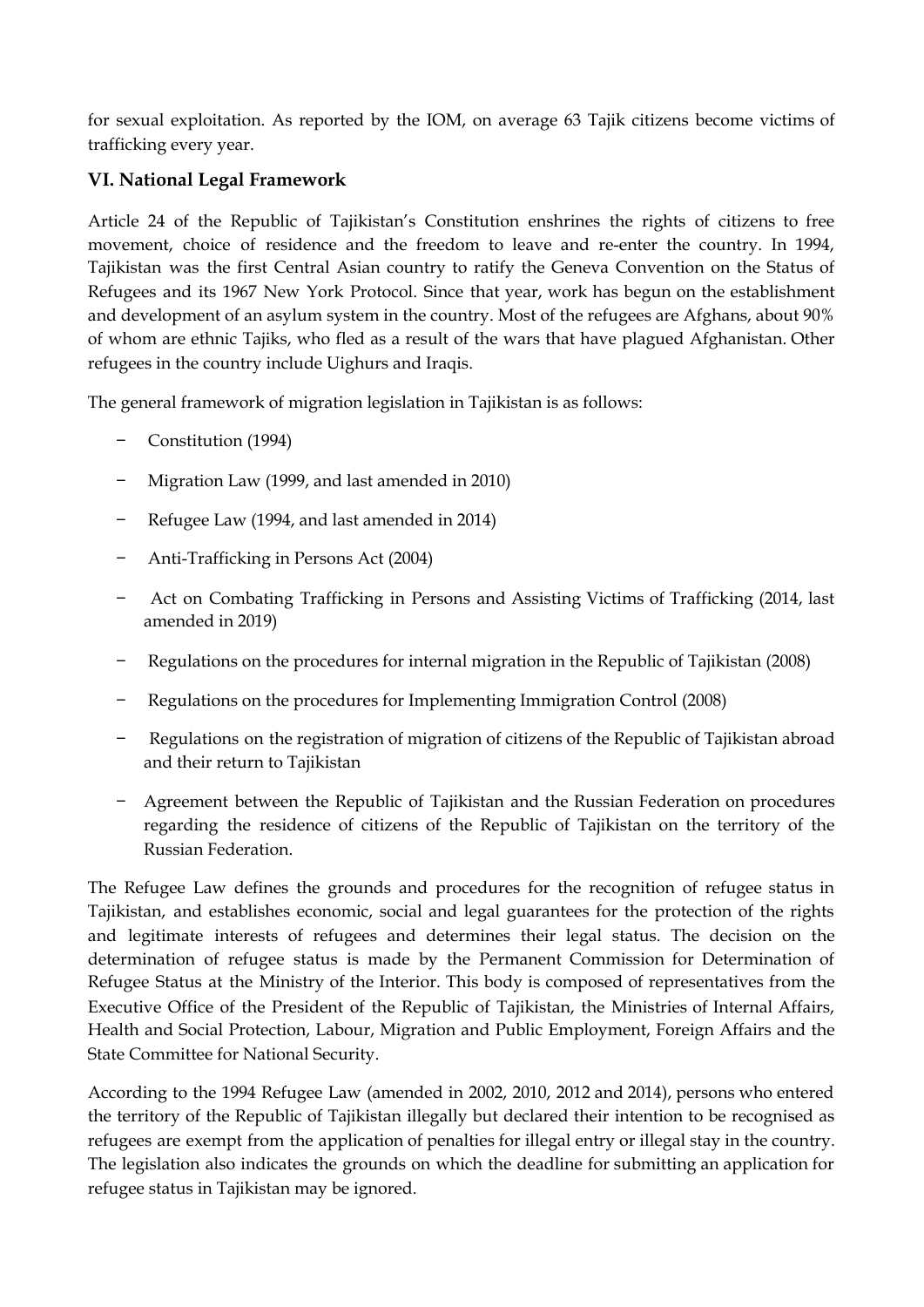At the same time, the Migration Law of 1999 regulates arrangements pertaining to the migration of its population, defining the legal, economic and social bases of migration processes, as well as the creation of the necessary living conditions in a new place of residence for individuals and families returning to their homeland. According to this law, the procedure for internal migration and environmental migrants is determined by the Government of the Republic of Tajikistan. The law also regulates: a) the procedures for the attraction of foreign labour and for the employment of the Tajik population abroad, b) the entry and exit of migrant workers in Tajikistan, c) the rights and obligations of migrant workers, and d) the rights and obligations of persons who have applied for recognition as migrants.

In 2001, Tajikistan ratified the International Convention on the Protection of the Rights of All Migrant Workers and Members of Their Families, adopted by the United Nations in 1990. The country then signed the Agreement on Co-operation in the Field of Labour Migration and Social Protection of Migrant Workers in the Commonwealth of Independent States (CIS), as well as Co-operation in Combating Illegal Migration. Since 2000, Tajikistan has also implemented a series of measures concerning the regulation of labour migration. These measures are mainly aimed at improving the existing legal framework, strengthening the migration monitoring system and developing vocational training courses for migrant workers. Nevertheless, the labour market in the country is still marked by a continuous increase in informal work.

# **VII. Main Actors**

## *The State*

Given the importance of migration issues, the first step in the formation of migration policy was the establishment in 1993 of the Department for Migration Affairs at the Ministry of Labour and Employment of the Republic of Tajikistan. By the Presidential Decree of 2011, the Government of the Republic of Tajikistan established a specialised body, the Migration Service, to deal with migration policy.

In 1998, the concept of the State Migration Policy of the Republic of Tajikistan was approved, which is based on protecting the rights and interests of migrants, regulating migration processes and strengthening ties between Tajik citizens and their compatriots abroad. In addition, a strategy for external labour migration and a national strategy on migration regulation were adopted, according to which the main efforts are aimed at streamlining labour migration processes, maximising the benefits of organised migration and improving social and legal support for migrants at home and abroad.

In the Sughd region, a project to build houses for migrants and environmentally displaced persons has been initiated. According to the Committee for Emergency Situations of the Republic of Tajikistan, there are 381 hazardous areas nationwide that are prone to natural disaster. The Committee adds that one third of this number are so-called landslide areas, where about 11,000 families live. As part of its response, about 1,400 families are expected to be relocated to safer areas by the end of 2020.

# *The Catholic Church*

The establishment of the Holy See's mission *sui iuris* in 1997 was a key moment for the Catholic Church in Tajikistan. The mission is entrusted to the religious of the Institute of the Incarnate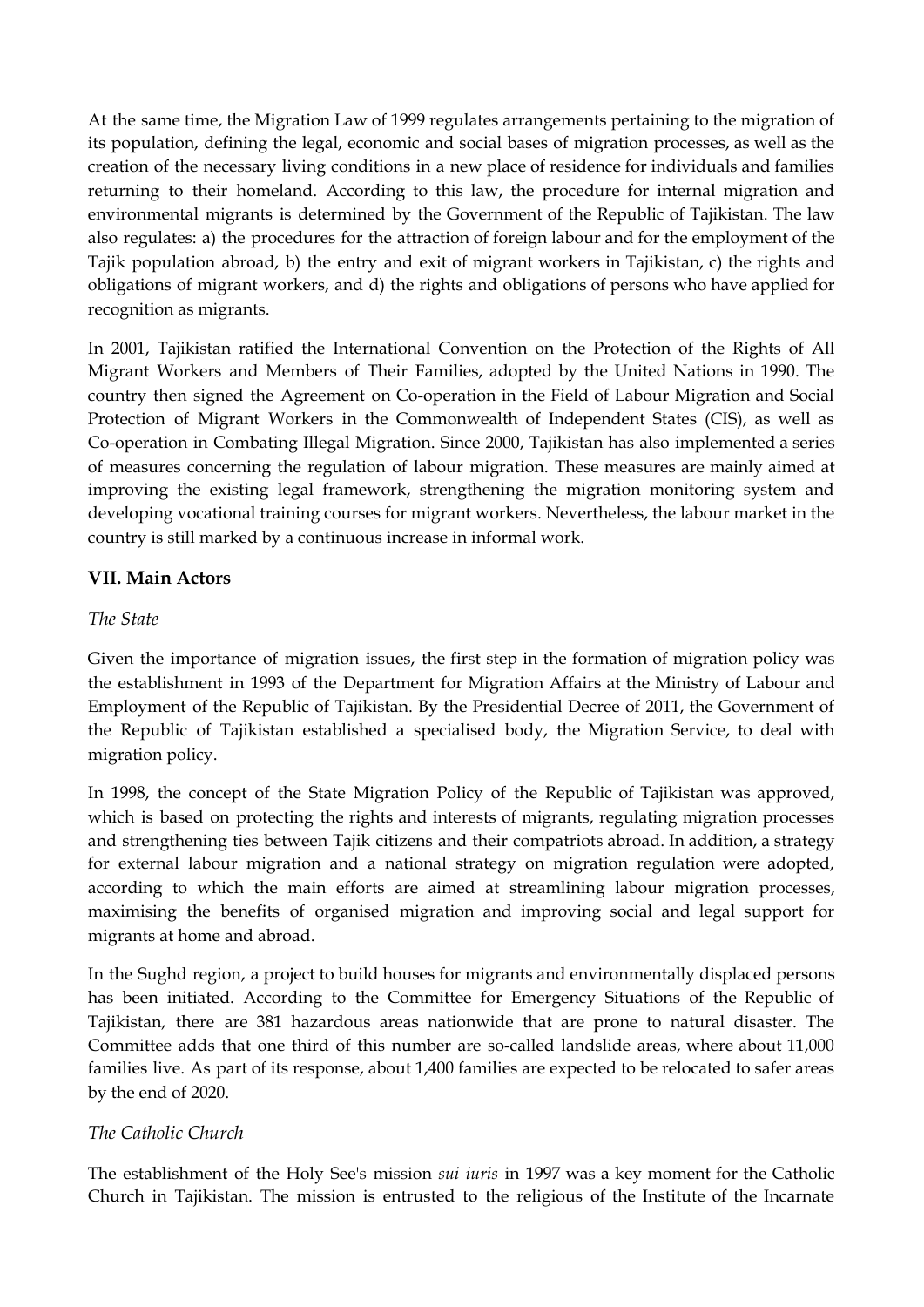Word. The Catholic Church in the country is organised in three parishes: the parish of St. Joseph in the capital Dushanbe, the parish of St. Roch in Qurghonteppa in the south, and the parish of St. Therese of the Child Jesus in Chujand in the north. The Order of St. Mother Teresa of Calcutta (Missionaries of Charity) is present in the area; its material and spiritual assistance to the most needy and the socially vulnerable ranges from soup kitchens to medical assistance and help in catechising children. The Apostolic Nunciature of Tajikistan was established by Pope John Paul II in 1996.

Caritas Tajikistan plays an active role on the ground. In 2019, for example, together with European organizations helping to voluntarily repatriate migrants such as the Micado Migration and Refugee Council of Netherland, Caritas Tajikistan launched a project for the reintegration of repatriated migrants returning from European countries from 2015 to 2020. Since January 2020, the European Return and Reintegration Network (ERRIN) and European Reintegration Support Organizations Network (ERSO) have also joined with the support of the partner Caritas Internationalis Belgium. The goal of this project is to provide social assistance to repatriated migrants, Tajikistan citizens who have requested assistance for voluntary return home from European countries, in the form of job opportunities, as an aid to reintegration into their communities of origin. In 2019, Caritas Tajikistan carried out social activities with 9 repatriated migrants from Germany and the Netherlands. During the entire period of 2020 due to the COVID-19 pandemic, the number of migrants requesting voluntary return has increased significantly. In 2020, Caritas Tajikistan also launched a WASH programme, promoted in line with the spirit of the Encyclical Laudato Si', to improve drinking water supply systems for the rural population in the south of the country. The project is implemented through the local Caritas, and in addition to providing drinking water to needy areas, it aims to protect Creation by promoting recycling and offering training courses on environmental issues. The first three projects were carried out in the Jomi district, while the fourth, which is currently underway, covers the Qubodiyon district bordering Afghanistan.

Tajikistan is one of the countries that is most vulnerable to climate change. Caritas Switzerland's programme in Tajikistan focuses on improving agricultural livelihoods in the country's mountainous regions and reducing vulnerability to natural disasters. Since 1996, Caritas Switzerland has carried out its programme in response to the challenges faced by rural communities, supporting the local population in creating employment and agricultural entrepreneurship for both men and women. For those who choose not to migrate in search of employment opportunities abroad, agriculture is the main source of income and livelihood for the predominantly rural population of Tajikistan.

#### *International Organisations*

Both IOM and UNHCR are active on the ground. IOM began working in Tajikistan in 1993, during the civil war. Operations during those years of conflict focused mainly on humanitarian assistance to those most affected by it, helping both refugees with voluntary repatriation and resettlement and internally displaced persons in their reintegration. The IOM supported some 700,000 displaced persons in this context and Tajikistan subsequently became a member of the international organisation in 1994. In 2014, through the joint initiative of the Tajik authorities and UNHCR, the citizenship of some 25,000 people was verified. They were subsequently registered and placed in three pilot programmes in Tajikistan. In addition, UNHCR provides training for refugees and other vulnerable groups.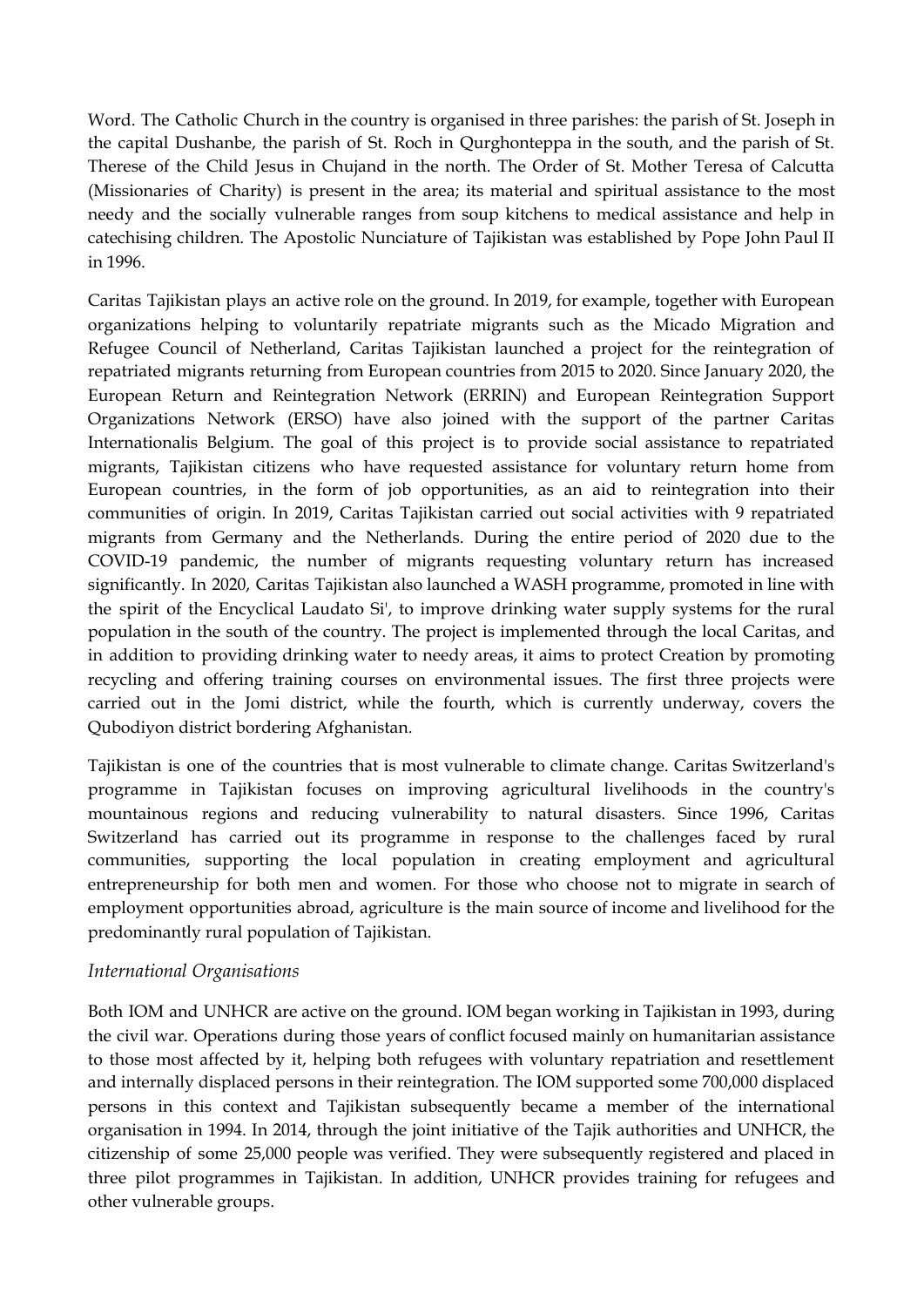Due to restrictions imposed as a result of the COVID-19 pandemic, IOM supported the voluntary return of hundreds of Tajik migrants who were stranded at the border between Kazakhstan and Uzbekistan. These were mainly migrant workers and their families, women, children and students. Since the beginning of the pandemic, IOM has facilitated the voluntary return of more than 2,000 Tajik migrants from Kazakhstan.

### *Other organisations*

With the help of the European Union and UNICEF, the Protecting Children Affected by Migration Project, aimed at protecting children affected by migration in the countries of South East, South and Central Asia, including Tajikistan, was launched in December 2017. The project's objective is to assist at least 2,500 Tajik children, including those who migrate and those who have been left at home by their parents or guardians. The contribution of the European Union and UNICEF to Tajikistan helps to strengthen national child protection systems by targeting and assisting vulnerable children affected by migration. It also helps to ensure children and their families' access to social and legal assistance, as well as psychosocial support, counselling, birth registration and parental support.

Since 2012, there has been a Council composed of the heads of various diplomatic representative offices, representatives of all diasporas, as well as from international organisations and NGOs working in the country. The Council assists in the development and implementation of an effective state migration policy for the protection of the rights and interests of migrant workers abroad, analysing the migration situation and making decisions promoting mutual cooperation.

Since 2006, the NGO 'Femida' has been operating in Tajikistan, providing assistance to victims of trafficking, particularly those who have been exploited at work. Around 200 victims of trafficking have received assistance in the shelter organised by this NGO, opened with the support of IOM. With the help of the Ministry of Health, the shelter provides reintegration services, medical and legal assistance and training in a range of specialisations.

**December 2020**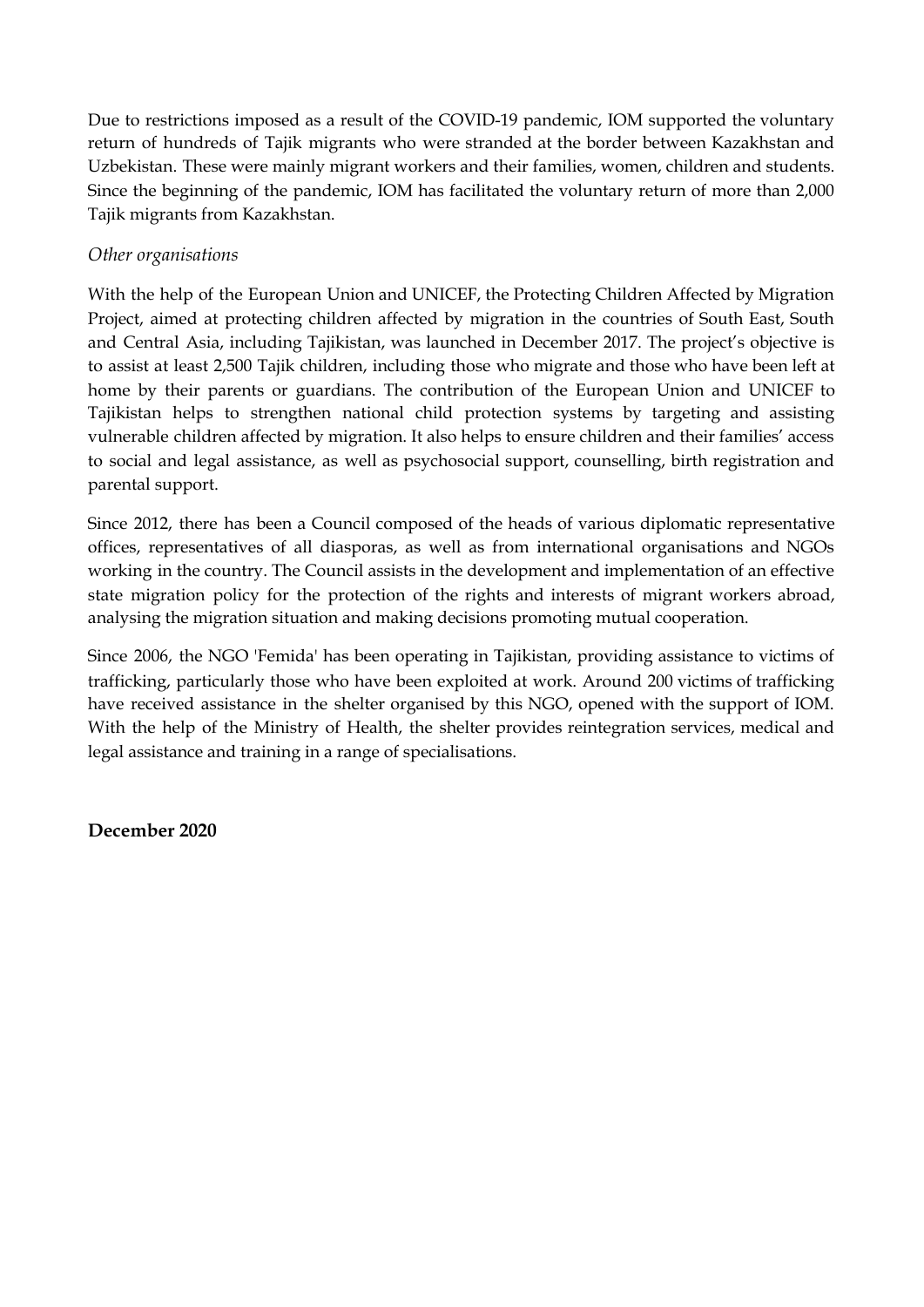## **Sources**

*Institutional and NGO Websites*

#### WORLD BANK

https://www.worldbank.org/en/country/tajikistan/overview

ENCYCLOPAEDIA BRITANNICA

https://www.britannica.com/place/Tajikistan

CARITAS TAJIKISTAN

http://caritas.tj/our-project/

#### CARITAS SWITZERLAND

https://www.caritas.ch/en/what-we-do/worldwide/country-programmes/country-programmeof-tajikistan.html

OMNIS TERRA (AGENZIA FIDES)

http://omnisterra.fides.org/articles/view/145

#### **UNHCR**

https://www.unhcr.org/news/press/2020/1/5e32a8e74/unhcr-welcomes-tajikistans-new-law-ta ckling-statelessness.html

https://www.unhcr.org/centralasia/wp-content/uploads/sites/75/2020/07/UNHCR-Refugees\_ CA-RUS-screen.pdf

https://www.unhcr.org/centralasia/wp-content/uploads/sites/75/2020/09/UNHCR-CA\_Strate gy-2020-screen.pdf

MIGRATION DATA PORTAL

https://migrationdataportal.org/?i=flows\_abs\_emig1&t=2013&cm49=762

INTERNAL DISPLACEMENT MONITORING CENTER

https://www.internal-displacement.org/sites/default/files/publications/documents/2020-IDM C-GRID.pdf

UNICEF

https://www.unicef.org/tajikistan/press-releases/fifth-project-advisory-committee-meeting-prot ecting-children-affected-migration

IOM South-Eastern Europe, Eastern Europe and Central Asia,

https://rovienna.iom.int/media/iom-helps-over-600-stranded-tajik-migrants-get-home

US DEPARTMENT OF STATE

https://www.state.gov/wp-content/uploads/2020/06/2020-TIP-Report-Complete-062420-FINAL .pdf